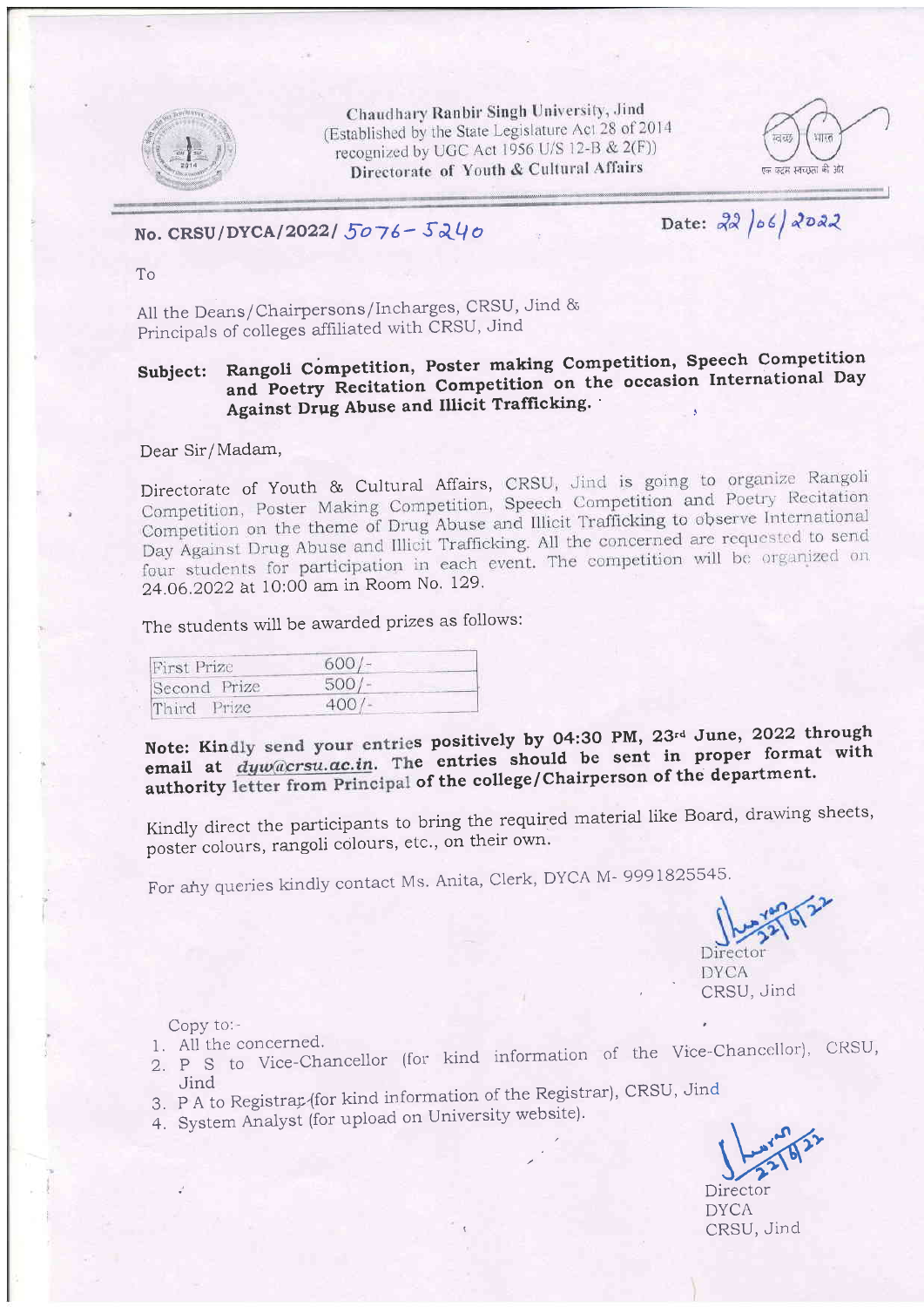| Bank Name                     |                              |                                              |
|-------------------------------|------------------------------|----------------------------------------------|
| IFSC Code                     |                              |                                              |
| Department Account No.        |                              |                                              |
|                               |                              |                                              |
|                               | Affiliated<br>College<br>VTT |                                              |
|                               | Father's<br>Name             |                                              |
| Poetry Recitation Competition | Students<br>Name             |                                              |
|                               | No.<br>Sr.                   | $\ddot{ }$<br>$\dot{\phi}$<br>$\ddot{\circ}$ |

| Bank Name                            |                       |                               |
|--------------------------------------|-----------------------|-------------------------------|
| Department   Account No.   IFSC Code |                       |                               |
| UTD/                                 | Affiliated<br>College |                               |
|                                      | Father's<br>Name      |                               |
| <b>Speech Competition</b>            | Students<br>Name      |                               |
|                                      | No.<br>Sr.            | $\dot{\gamma}$<br>4<br>$\sim$ |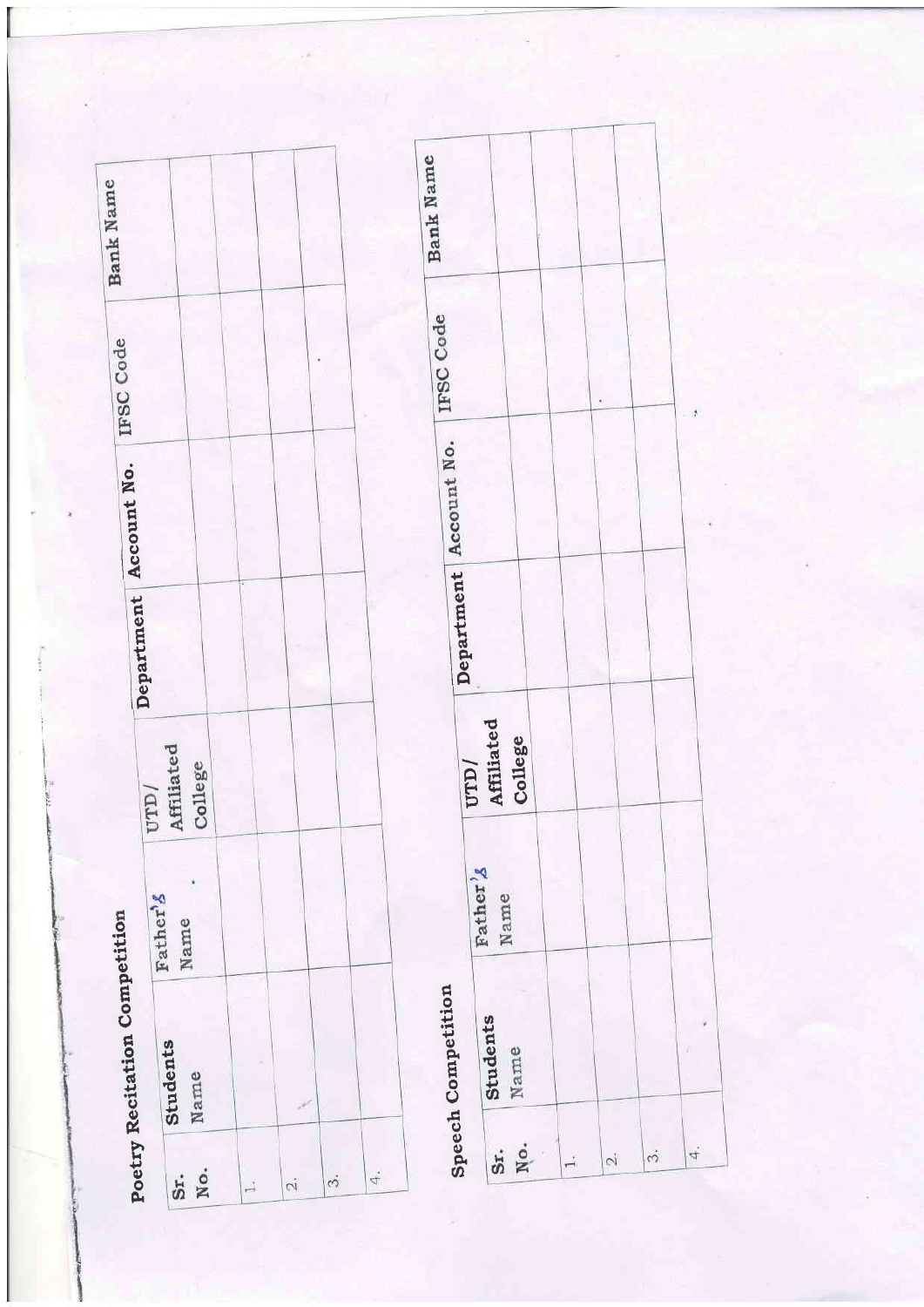| I |
|---|
|   |
|   |
|   |
|   |
|   |
|   |
| ĺ |
|   |
|   |
| ć |
|   |
|   |
| ì |
|   |
|   |
| ľ |
|   |
|   |
|   |
|   |
|   |

| Students<br>Name | Father <sup>9</sup> &<br>Name | Affiliated<br>College<br>/GLD | Department Account No. IFSC Code | Bank Name |
|------------------|-------------------------------|-------------------------------|----------------------------------|-----------|
|                  |                               |                               |                                  |           |
|                  |                               |                               |                                  |           |
|                  |                               |                               |                                  |           |
|                  |                               |                               |                                  |           |

# Poster Making Competition

| Department   Account No. IFSC Code<br>Affiliated<br>College<br>Name<br>Name |            | ١        |          |      |  | <b>Bank Name</b> |
|-----------------------------------------------------------------------------|------------|----------|----------|------|--|------------------|
| $\ddot{4}$<br>$\sim$<br>Ń                                                   | Sr.<br>No. | Students | Father's | UTD/ |  |                  |
|                                                                             |            |          |          |      |  |                  |
|                                                                             |            |          |          |      |  |                  |
|                                                                             |            |          |          |      |  |                  |
|                                                                             |            |          |          |      |  |                  |
|                                                                             |            |          |          |      |  |                  |